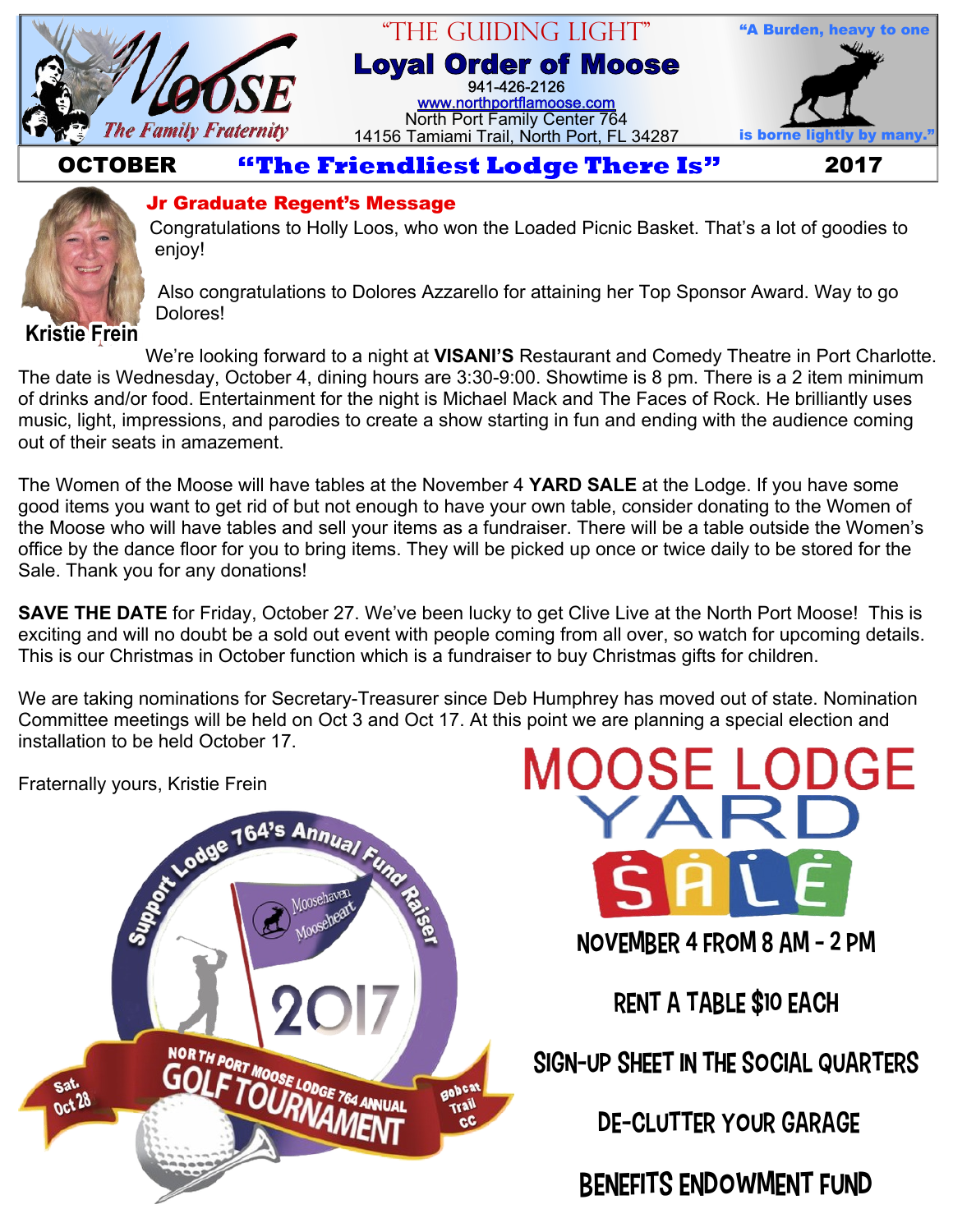#### **The Guiding Light** A monthly publication of North Port Moose Lodge #764 *[www.northportflamoose.com](http://www.northportflamoose.com)*

PAGE NUMBER 2

#### **LOOM Meetings Schedule**

Second Tuesday of the Month: **Oct 9, 2017**

5:30 PM: Joint LOOM / WOTM meeting >Board of Officers Meeting follows Joint Meeting

7:00 PM: General Membership Meeting

8:00 PM: House Committee Meeting

#### Fourth Tuesday of the Month: **Oct 23, 2017**

5:30 PM: Moose Legion Meeting

6:00 PM: Board of Officers Meeting

- 7:00 PM: General Membership Meeting
- 8:00 PM: House Committee Meeting



**FBMA District 22 October 14 @ 12 noon Punta Gorda**

**Florida Moose Days with the Rays Sunday, October 1, Tampa, Florida**





On Thursday we play Meat Bingo. Instead of money prizes you win meat prizes. Save yourself a trip to the store and have fun too.

Meat Bingo starts at 7:00 PM every Thursday at your North Port Moose Lodge.

| Tuesday Tacos Lunch & Dinner | \$1.5 |
|------------------------------|-------|
| <b>Grilled Chicken Salad</b> | \$6   |
|                              |       |

 **2-Shrimp or Chicken Tacos**

**Friday Lunch All Month: Big Sub Sandwich + FF Fish Sandwich**







FREE Glass of wine with the purchase of an Italian dinner on Wednesday night! Dinner served 5 - 8 PM.



Please Help Our Kids

**[www.moosecharities.org](http://www.moosecharities.org) [www.mooseheart.org](http://www.mooseheart.org)**